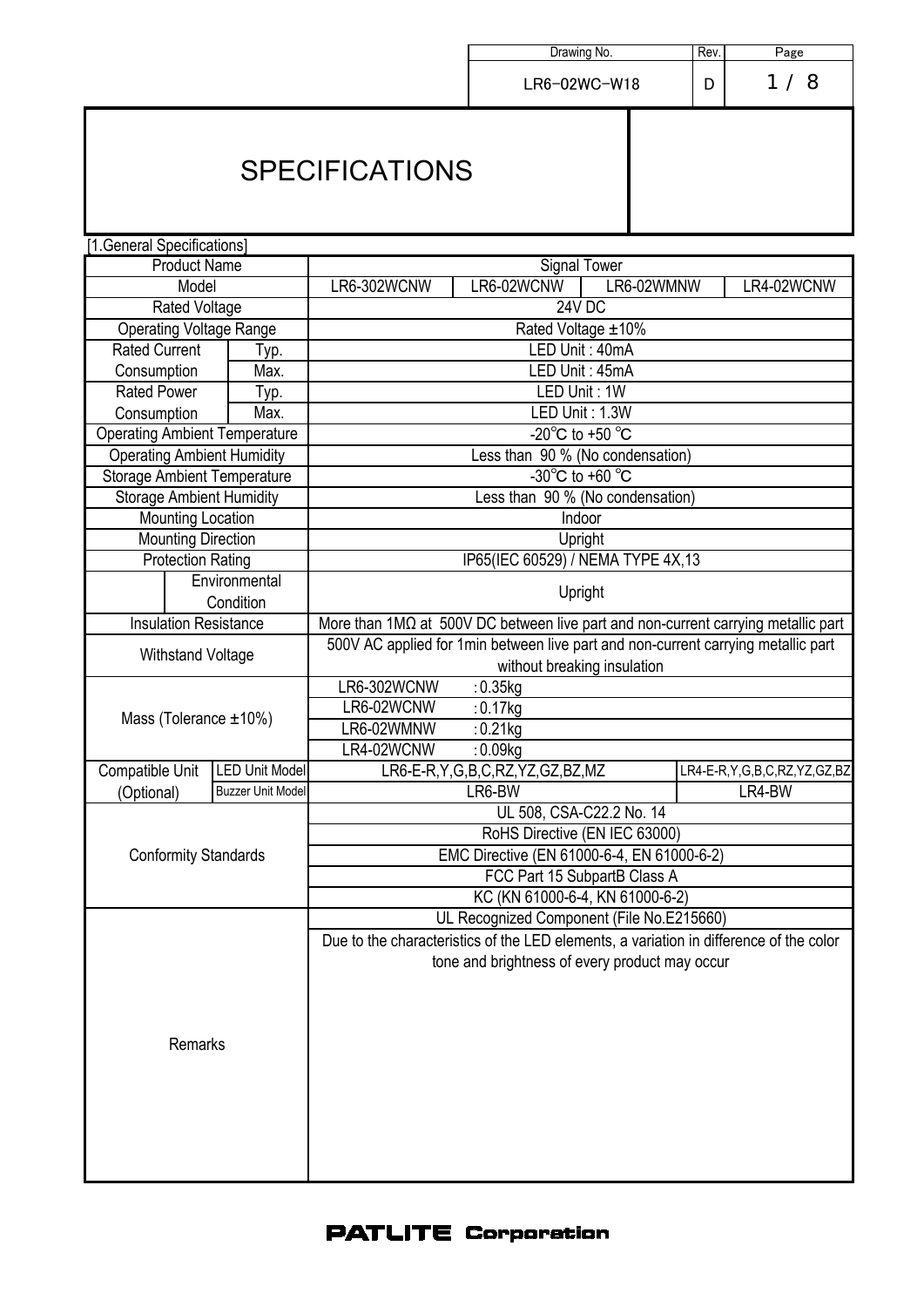| Drawing No.    | Rev. | Page     |
|----------------|------|----------|
| $LR6-02WC-W18$ |      | 2/<br>-8 |

# [2.Model Number Configuration]

|                                                   | Model |   | Tiers | Rated<br>Voltage | Mounting/Wiring | Flashing/Buzzer                                                                                                                                                              | Body Color |                          | <b>LED Unit Color</b>                                                    |
|---------------------------------------------------|-------|---|-------|------------------|-----------------|------------------------------------------------------------------------------------------------------------------------------------------------------------------------------|------------|--------------------------|--------------------------------------------------------------------------|
| Assembly Model                                    | LR6   | - | 3     | 02               | <b>WC</b>       | N                                                                                                                                                                            | W          | $\overline{\phantom{0}}$ | <b>RYG</b>                                                               |
| Unit Model(Body Unit)                             | LR6   | - |       | 02               | <b>WC</b>       | N                                                                                                                                                                            | W          |                          |                                                                          |
| Unit Model(Body Unit)                             | LR6   | - |       | 02               | <b>WM</b>       | N                                                                                                                                                                            | W          |                          |                                                                          |
| Unit Model(Body Unit)                             | LR4   | - |       | 02               | <b>WC</b>       | N                                                                                                                                                                            | W          |                          |                                                                          |
| LR6 Φ60<br>$LR4 \Phi40$<br>02 24V DC<br>3 3 Tiers |       |   |       |                  |                 | N   No Flashing / Buzzer<br>Direct Mount/M12 Connector<br><b>WC</b><br>(Mounting with M30 Nut)<br>Direct Mount/M12 Connector<br><b>WM</b><br>(Mounting with 3 Hexagon Bolts) | W          | Off-white                | <b>LED Color</b><br>R Red<br>Υ<br>Amber<br>G Green<br>From top to bottom |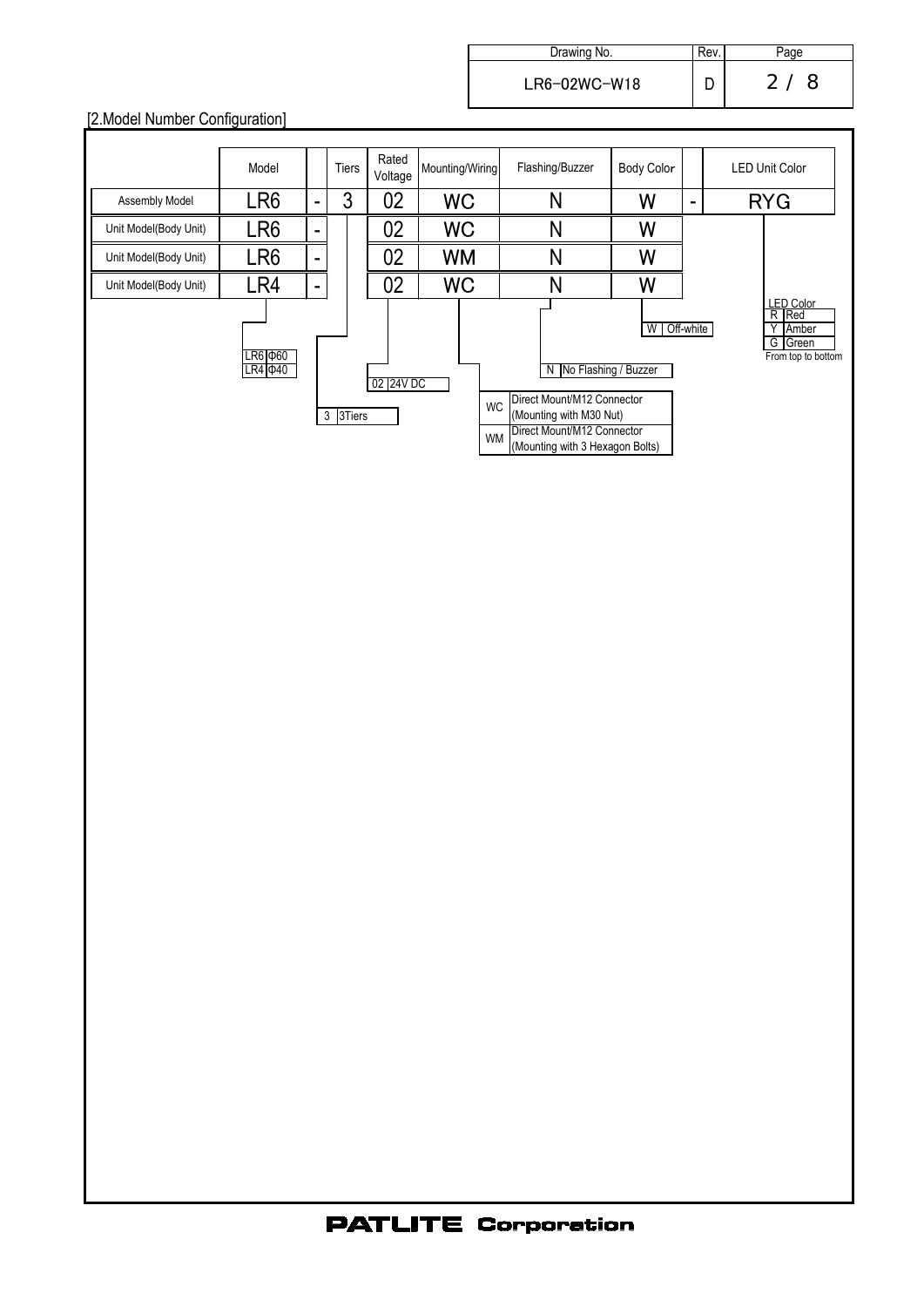| Drawing No.    | Rev. |     |
|----------------|------|-----|
| $LR6-02WC-W18$ |      | -3- |

#### [3.Outer Dimensions]

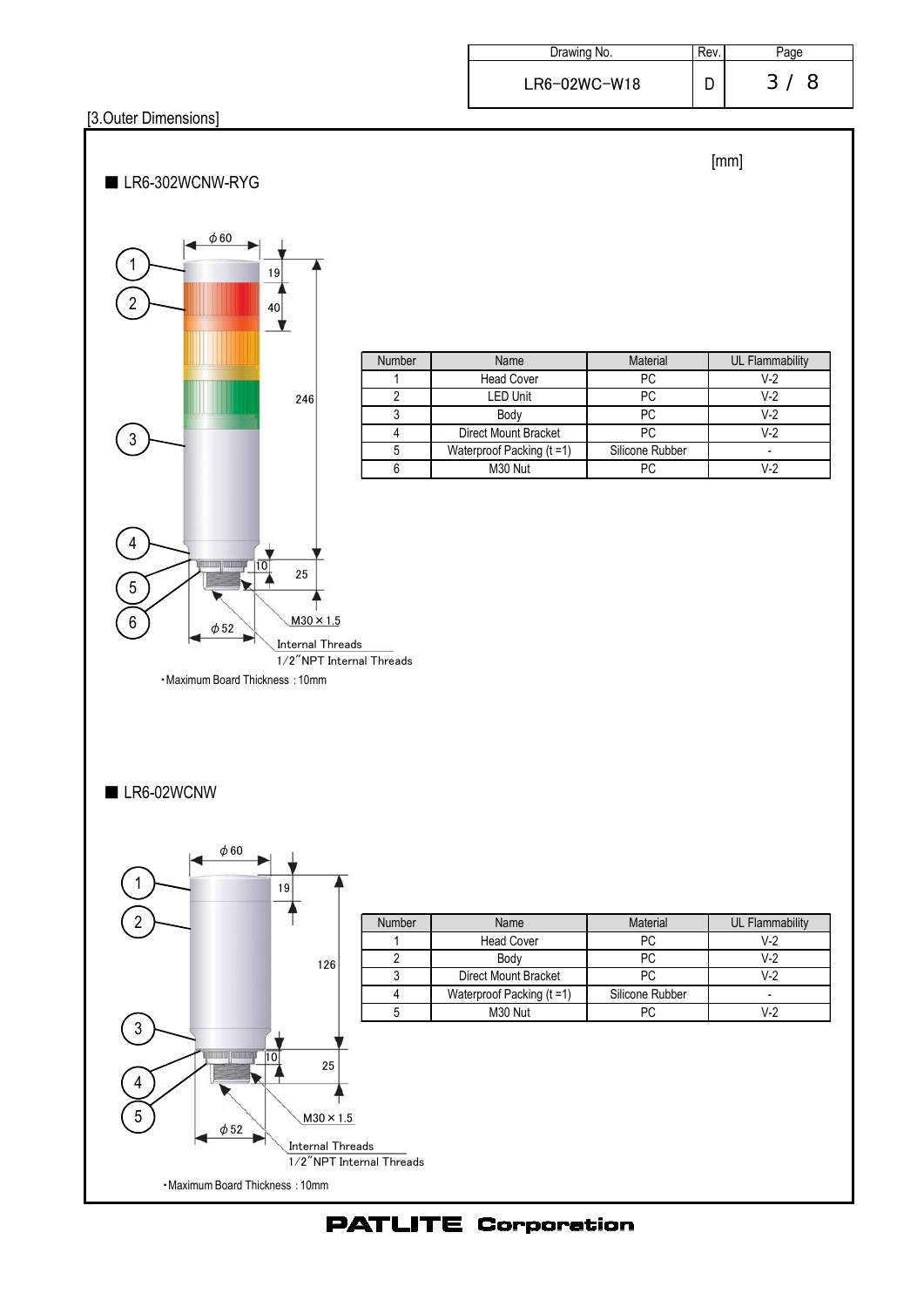| Drawing No.    | Rev. | 'age   |
|----------------|------|--------|
| $LR6-02WC-W18$ |      | 8<br>4 |

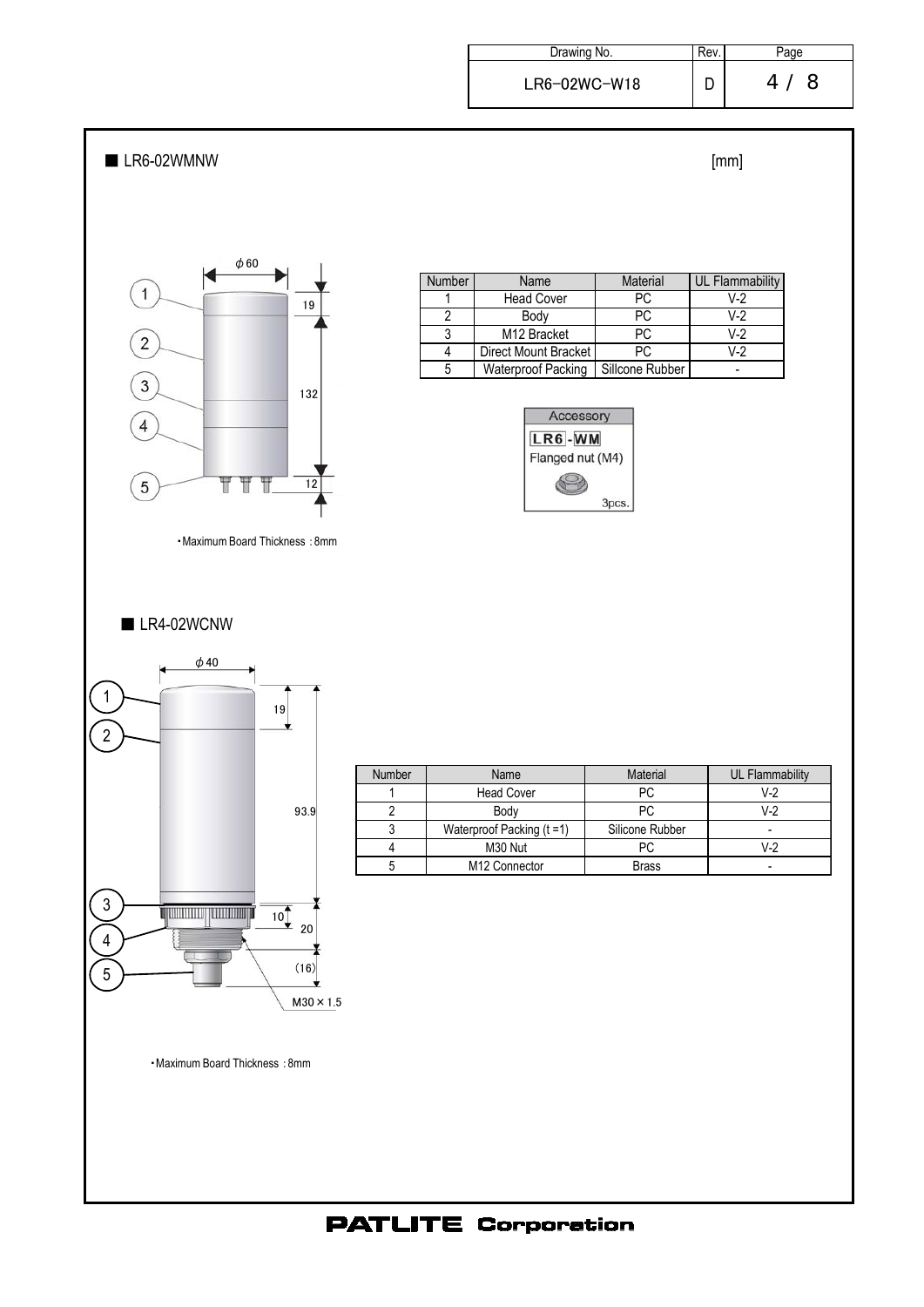[4.Mounting Dimensional Drawing]

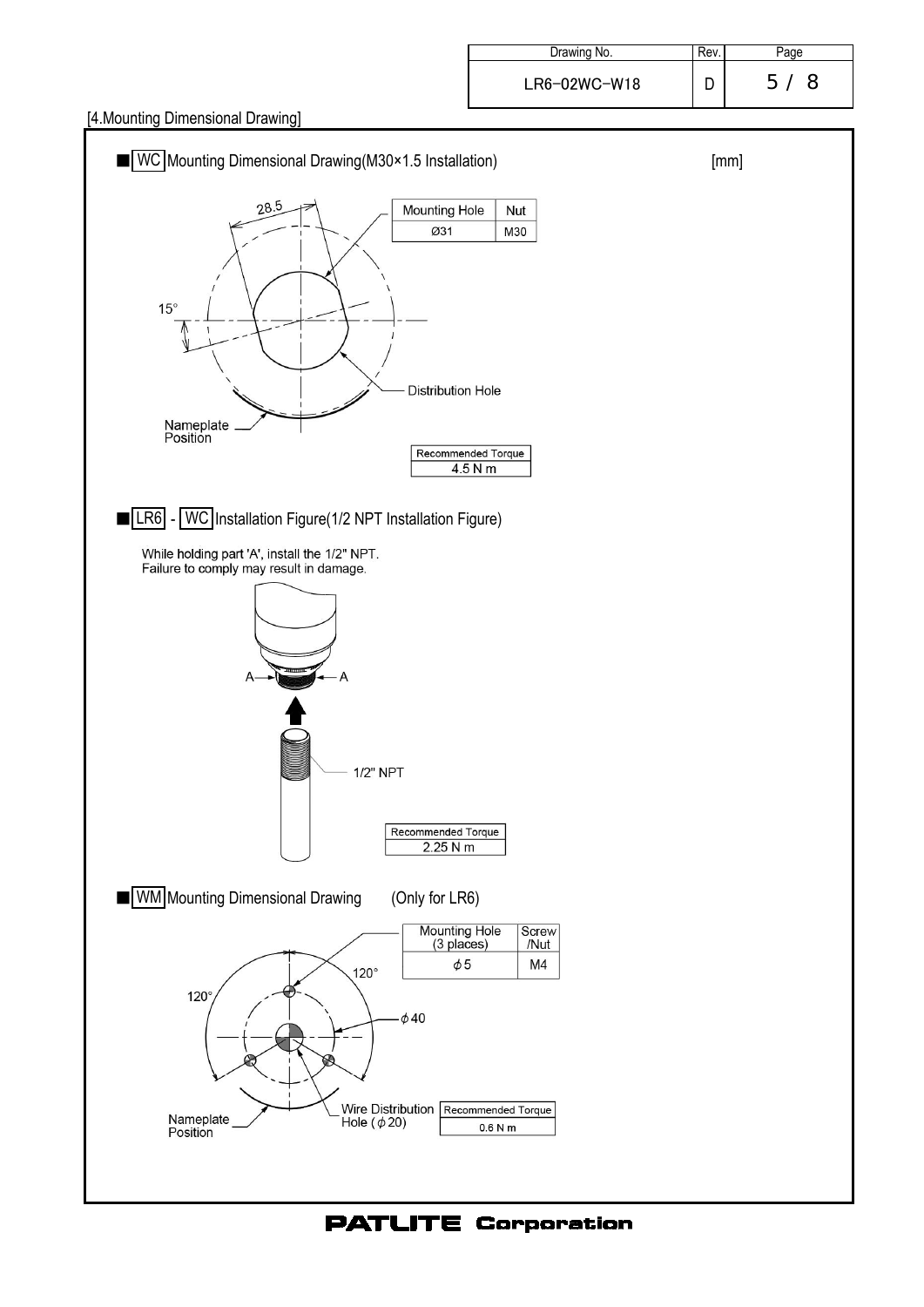| Drawing No.    | Rev. | 'age    |
|----------------|------|---------|
| $LR6-02WC-W18$ |      | 6/<br>8 |

[5.Wiring Diagram]



## 8-pin male(plug)



5.2 Attach the M12 connector with cable to the body unit.

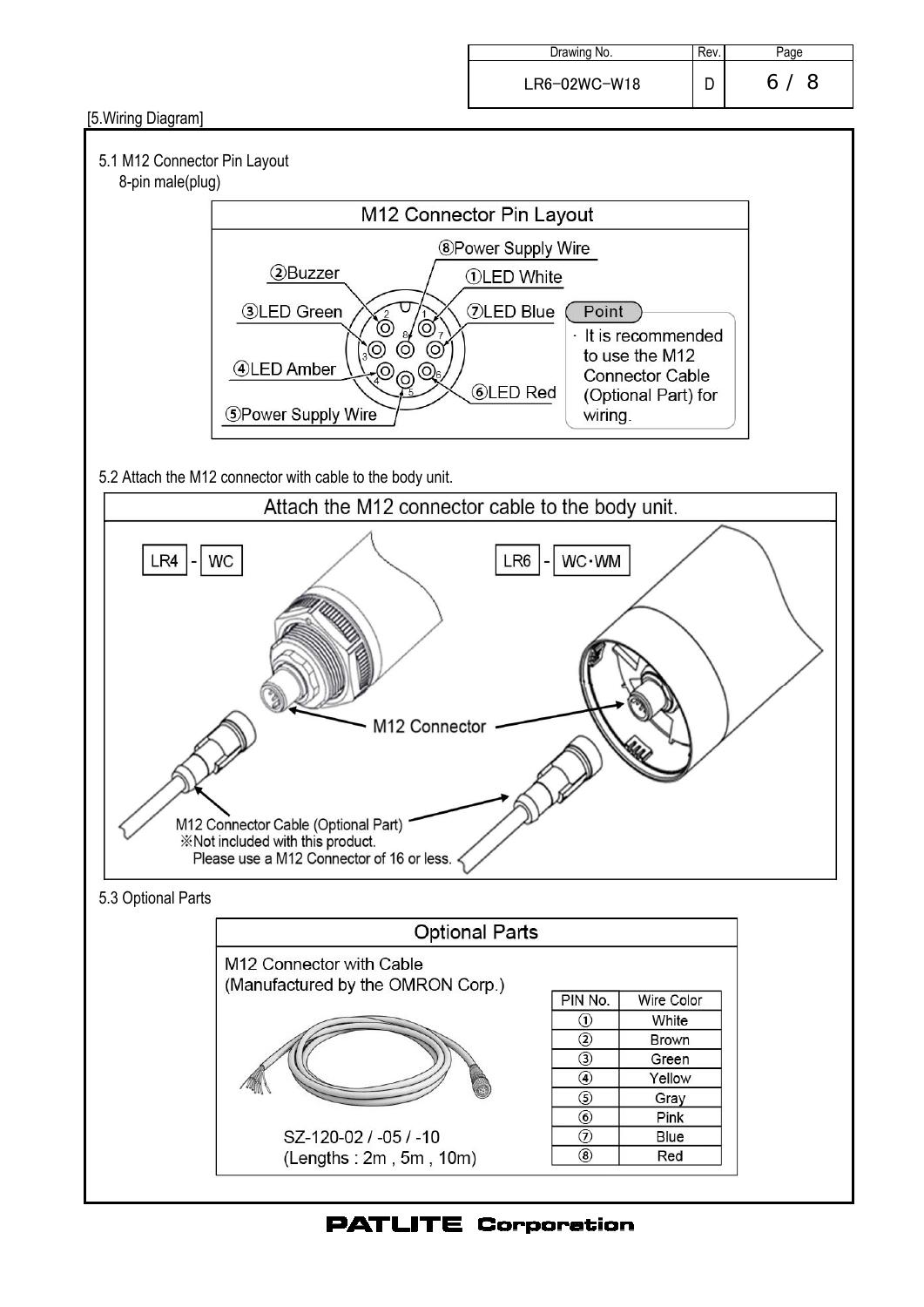Drawing No. **Rev.** Rev. Page LR6-02WC-W18 D 7 / 8